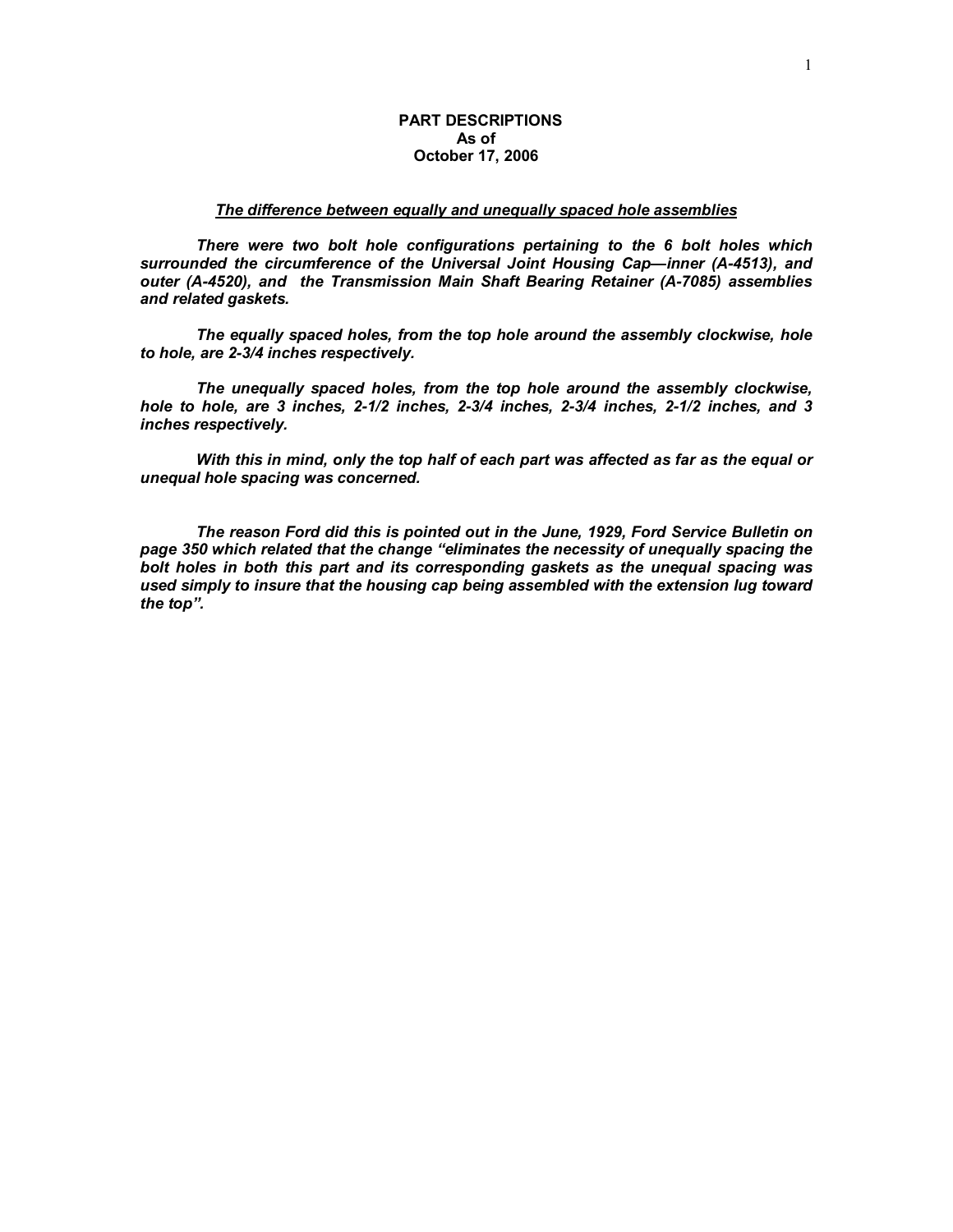# **A-4513: Universal joint housing cap—inner**

There are three (3) known types of A-4513 Universal joint housing cap—inner:

Type 1: **Equally** spaced holes with no side holes for lubrication in bell.

Started as part number A-4513, A-4513-A, A-4513-AR, AA-4513.

This Universal joint cap—inner has **equally** spaced holes with no side holes for lubrication. It has "disc grinds" on the front face of the flange. The center hole measures 2-5/32 inch diameter.



November 10, 1927, Release # 4447: A-4513 became A-4513-A and was for use on first 1000 cars.

**NOTE: The December 19, 1927, Release # 5926, indicated a change from "1000" cars to "3400" cars. The 3400th engine was stamped on December 21, 1927. All finished engines included a transmission along with the Transmission main shaft bearing retainer, which was also equally spaced. After "3400" cars (engines) it changed to Type 2.** 

March 29, 1928, Release # 7993: The part was indicated as A-4513-AR (the part record does not reflect this change from A-4513-A to A-4513-AR). However it is thought that the "R" was added on November 10, 1927 when A-4513-B was introduced (below). It was also specified that the disc grind be removed from the front face of the flange and that the center hole be 2-9/32 diameter (an increase of about 1/8<sup>th</sup> of an inch). It was also indicated that the part number A-4513-AR be changed to AA-4513.

*Used October to mid-December, 1927—Used on first 3400 units.*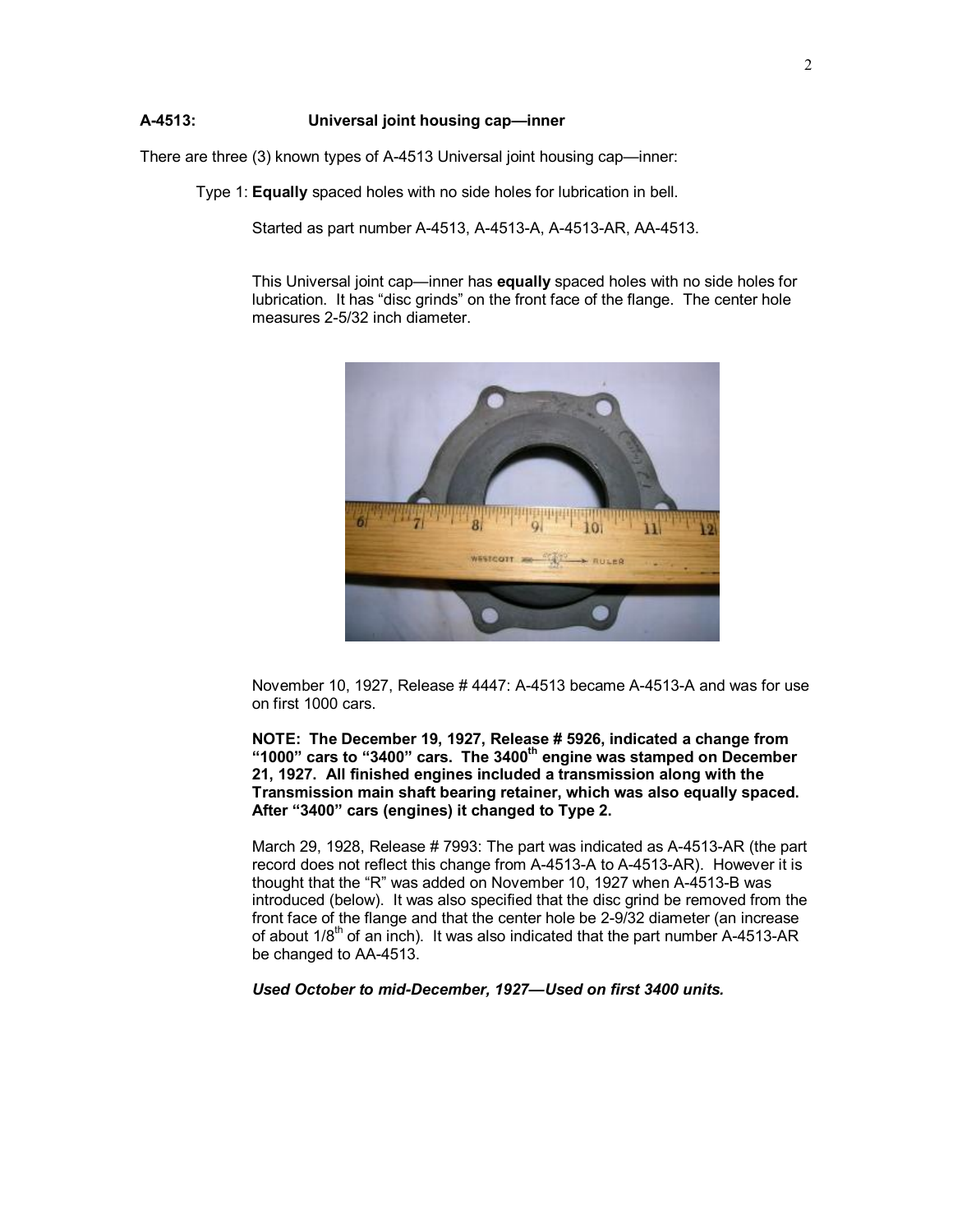Type 2: **Unequally** spaced holes with no side holes for lubrication in bell.

Part numbers: A-4513-B, A-4513-BR.

November 10, 1927, Release # 4447: A "New number and new design was adopted". This was A-4513-B.

December 19, 1927, Release # 5926: Specified that this part was to be used **after** 3400 cars instead of 1000 cars. This is an interesting statement because it may change a few things. First of all, the "first 1000 car" statement, indicated above and in part number A-7085, Transmission main shaft bearing retainer, should be the "first 3400 cars". And second, the "**after** the first 1000 cars" statement in A-7085-B, Transmission main shaft bearing retainer, should be "**after** the first 3400 cars". Why the change was not reflected on the Transmission main shaft bearing retainer part information is unknown.

March 29, 1928, Release # 7993: Specified to remove the disc grind from the front face of the flange and that the center hole to be 2-9/32 diameter (an increase of about an  $1/8^{th}$  of an inch).



March 15-18, 1929, Release # 12326: Specified that an "R" be added to the symbol number, in which it became A-4513-BR, and was to be used for repairs.

*Used from mid-December, 1927 to mid-March, 1929.*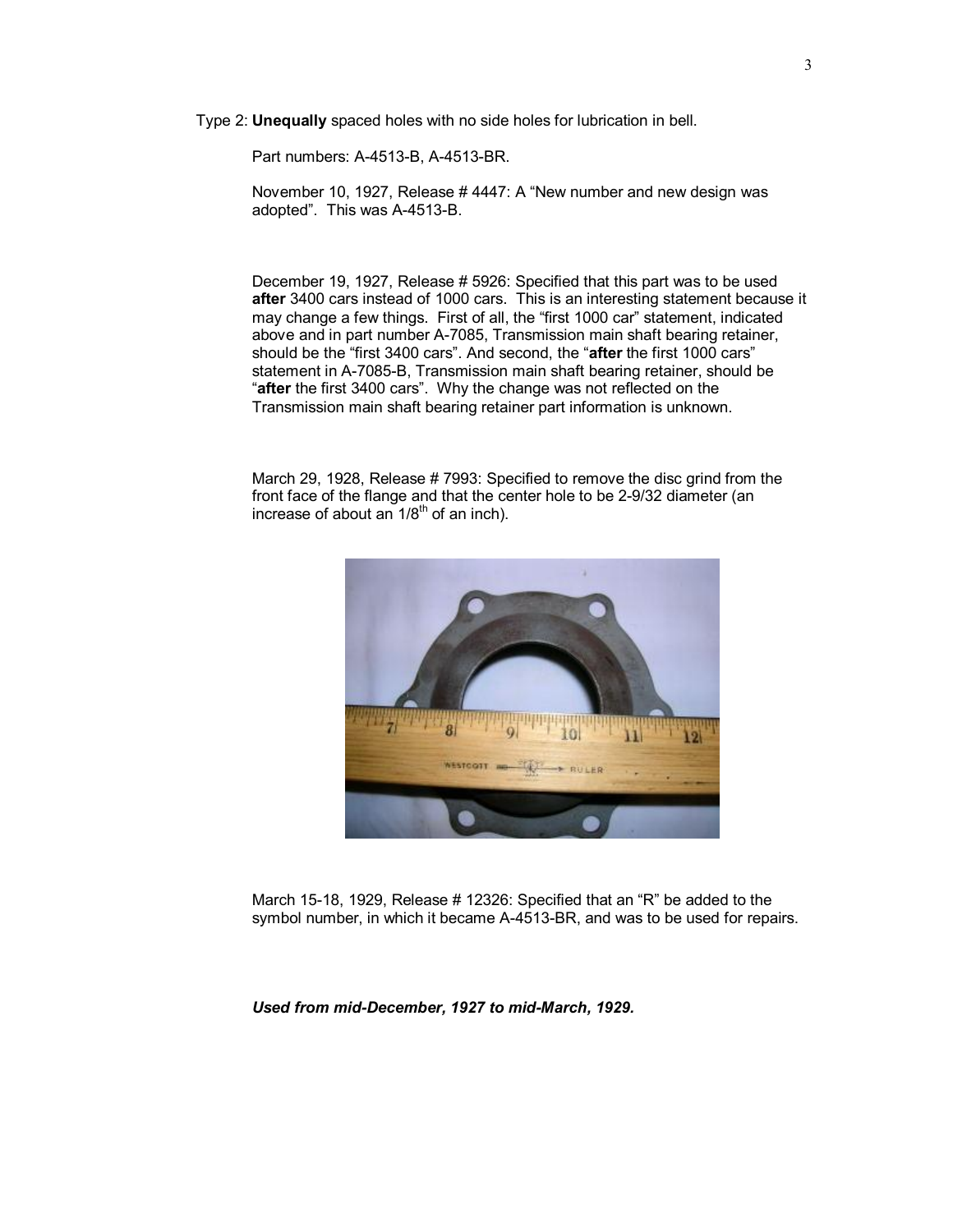2a. **Unequally** spaced holes with 2 side holes for lubrication in bell.

June, 1929, Ford Service Bulletins: These caps, for the most part, may not have been used in production, but the 2 holes were punched for lubrication when serviced due to the June, 1929, Ford Service Bulletin announcement that "Two 3/8" holes have been added to this part (A-4513-A) for lubrication, the same as in A-4513-BR. Any old style caps that you have on hand without these holes may be used at the front end of trucks where the coupling shaft or dual high connects to the transmission".

Type 3: **Equally** spaced holes with 2 side holes for lubrication in bell.

March 15-18, 1929, Release # 12326: The symbol number was changed from AA-4513 back to the original A-4513-A. Two 3/8 punched holes (which were located the same as A-4513-BR) were added for lubrication. Specified 2 instead of 1 req. for "AA". This replaced A-4513-B, above, for all production requirements. The center hole remained at 2-9/32 inch diameter.





**PICTURE OF HOLES Shows the two (2) 3/8 inch punched holes in the bell of the Universal joint housing cap inner as per Release # 12326.**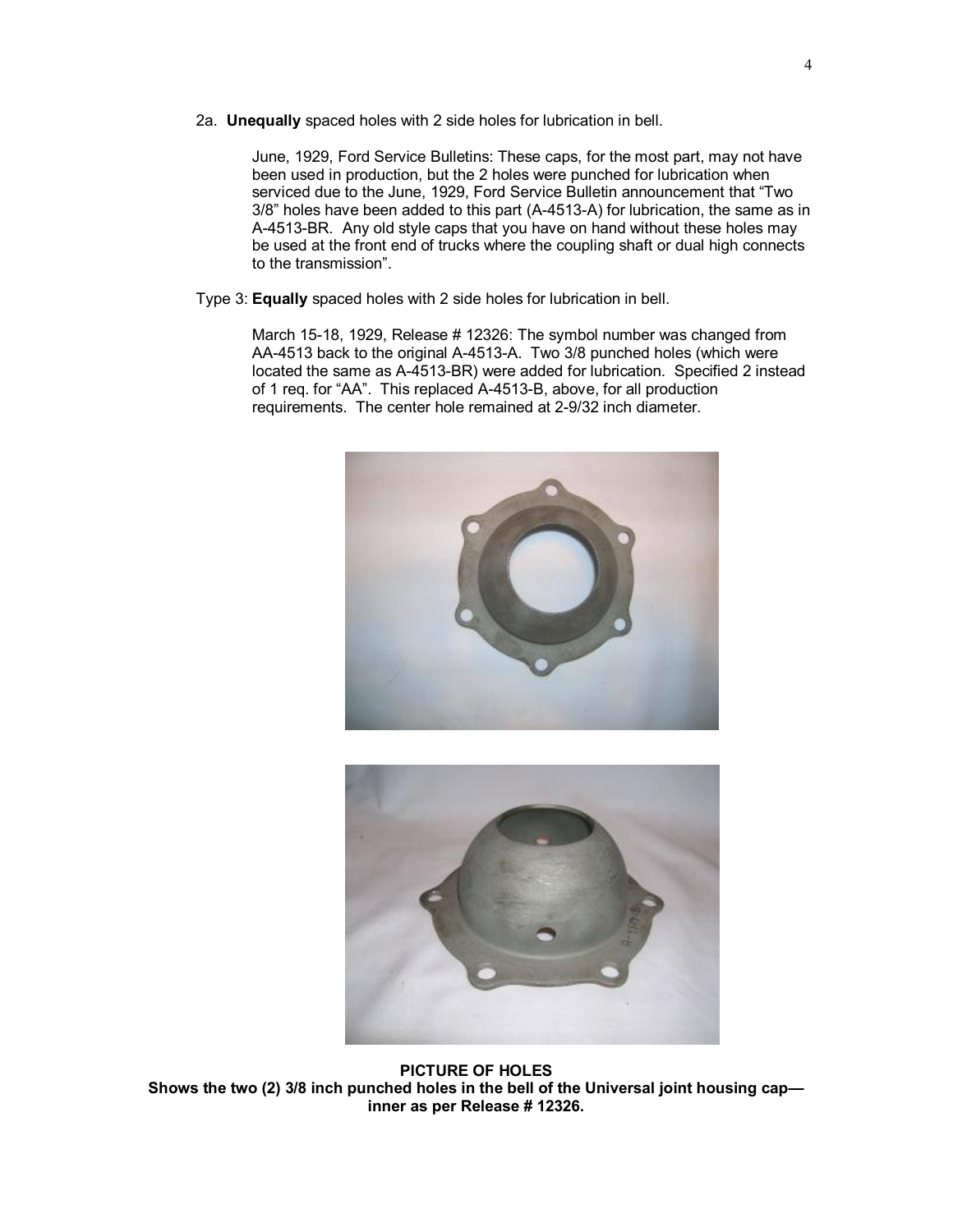May 13, 1929, Release # 12932: Changed number required on "AA" Chassis from 2 to 1.

*Used from mid-March, 1929 through production.*

**All types of the Universal Joint Housing Cap—inner, had the same flange thickness.** 

**The finish was unfinished natural steel.** 

**NOTE: As a "lubrication safety feature", all Universal joint housing caps—inner should**  have the two 3/8" holes put in the bell portion of the part for the extra lubrication for the **Universal Joint Assembly, A-7090, itself. This added feature will not affect the judging status of the vehicle as it is a feature which is not visible.**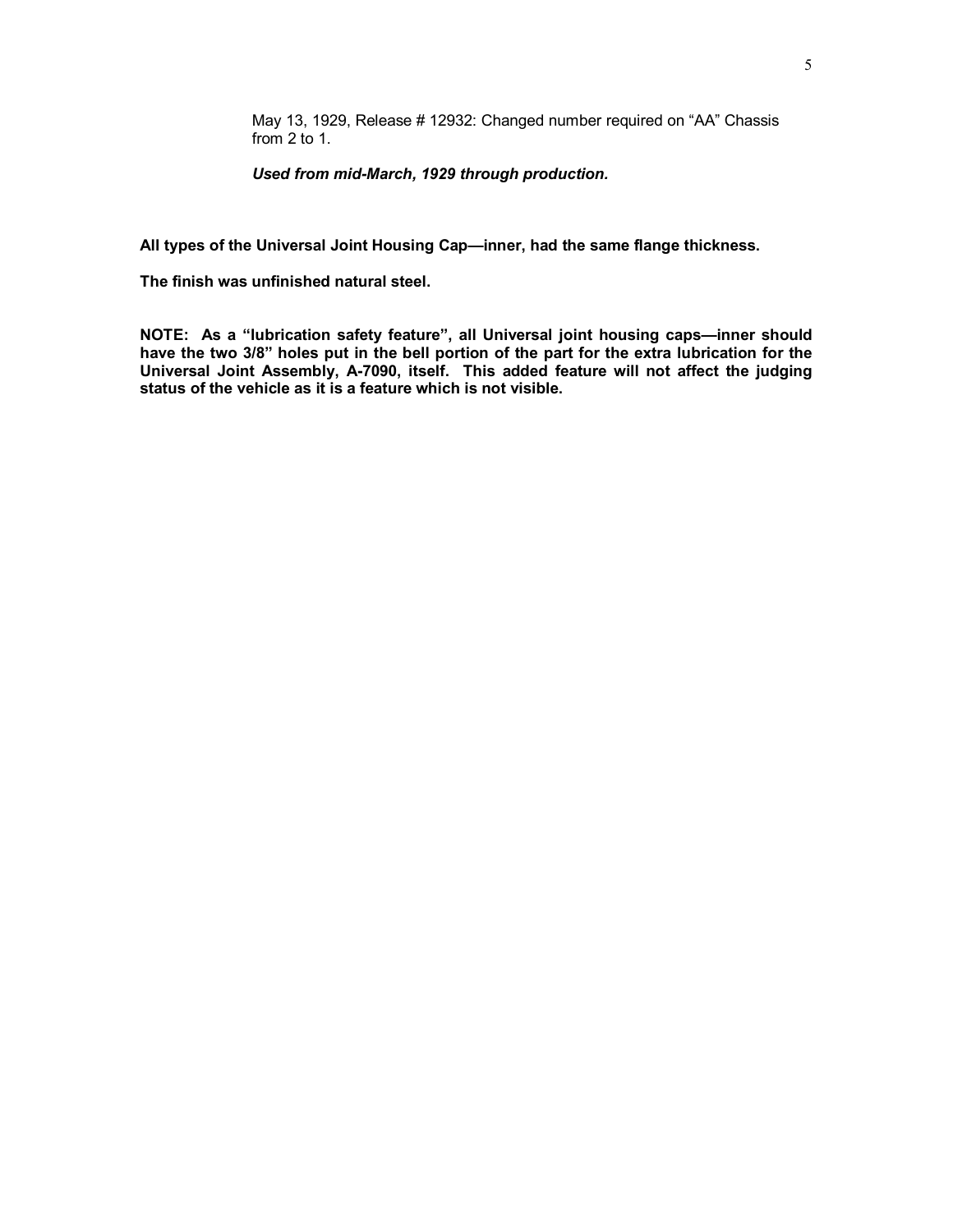### **A-4520: Universal joint housing cap—outer assembly**

There are four (4) known types of A-4520 Universal joint housing cap—outer assemblies:

#### *There are two specific parts to this outer assembly, a upper and a lower.*

Type 1: **Equally** spaced holes; *variety 1*: upper half has safety lug WITH a raised rib going up the center of the lug itself, the lower half has a "T" shaped raised area where safety lug was not welded on; *variety 2*: upper half has revised welded on safety lug with NO raised rib going up the center and the lower half has a "D" shaped raised area where the safety lug was not welded on; arms; and used with "Service Brake Equalizer" brake system and Forged Design. Both varieties have  $\frac{1}{4}$  inch wide oil grooves in lower half. The ribs in the corner of the arms, upper and lower, were 1-1/16 inch in height on *variety 2* but 1-3/16 inch in height on *variety 1* lower.

Started as part number A-4514-C.

**Variety 1** has no visible part number or "Ford" script.



*Variety 2* has no visible part number or "Ford" script.

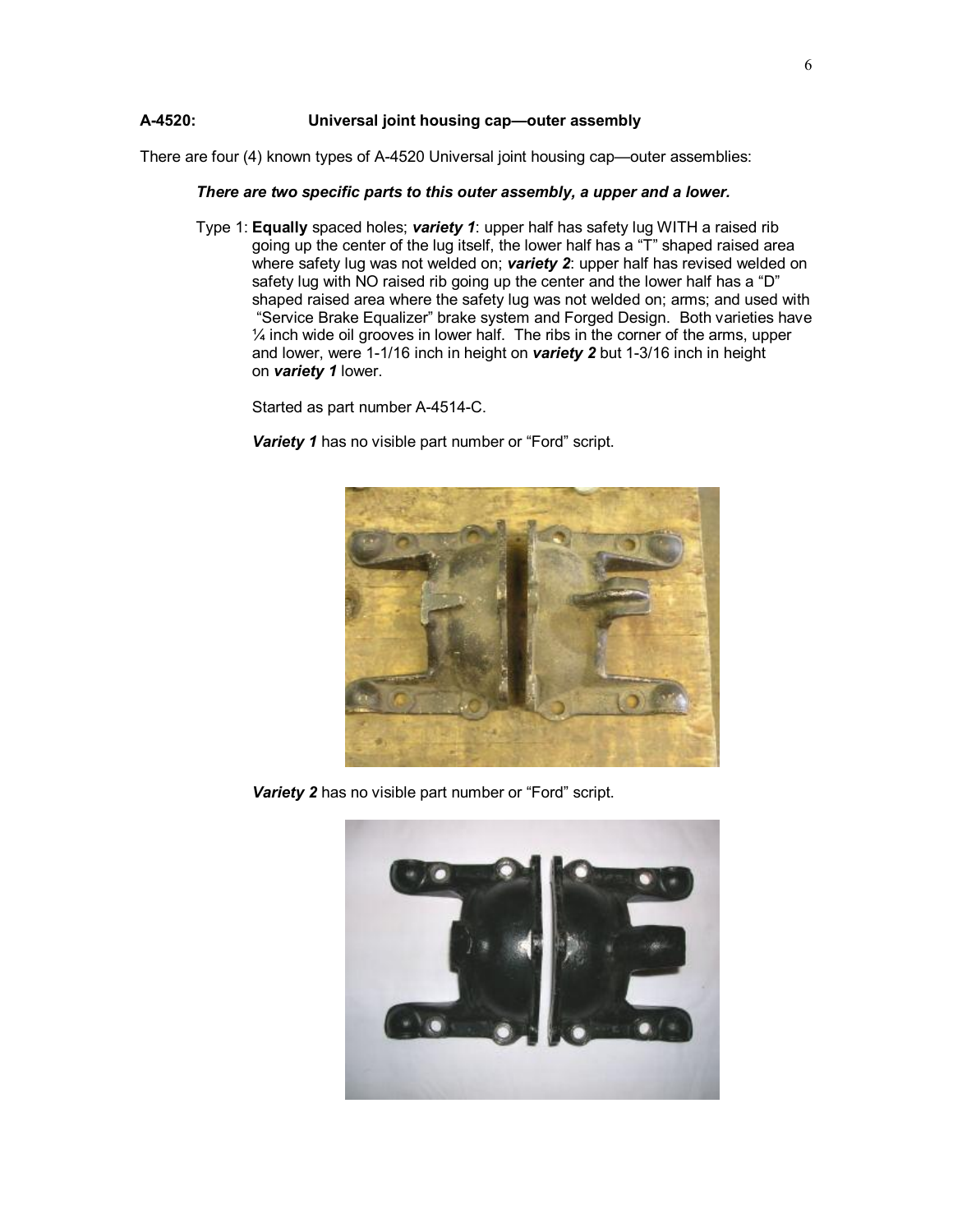

**PICTURE OF RIB HEIGHT Universal joint housing—outer lower rib height of 1-1/16 inch.** 

*Used from October to mid-December, 1927—Used on the first 3400 units.*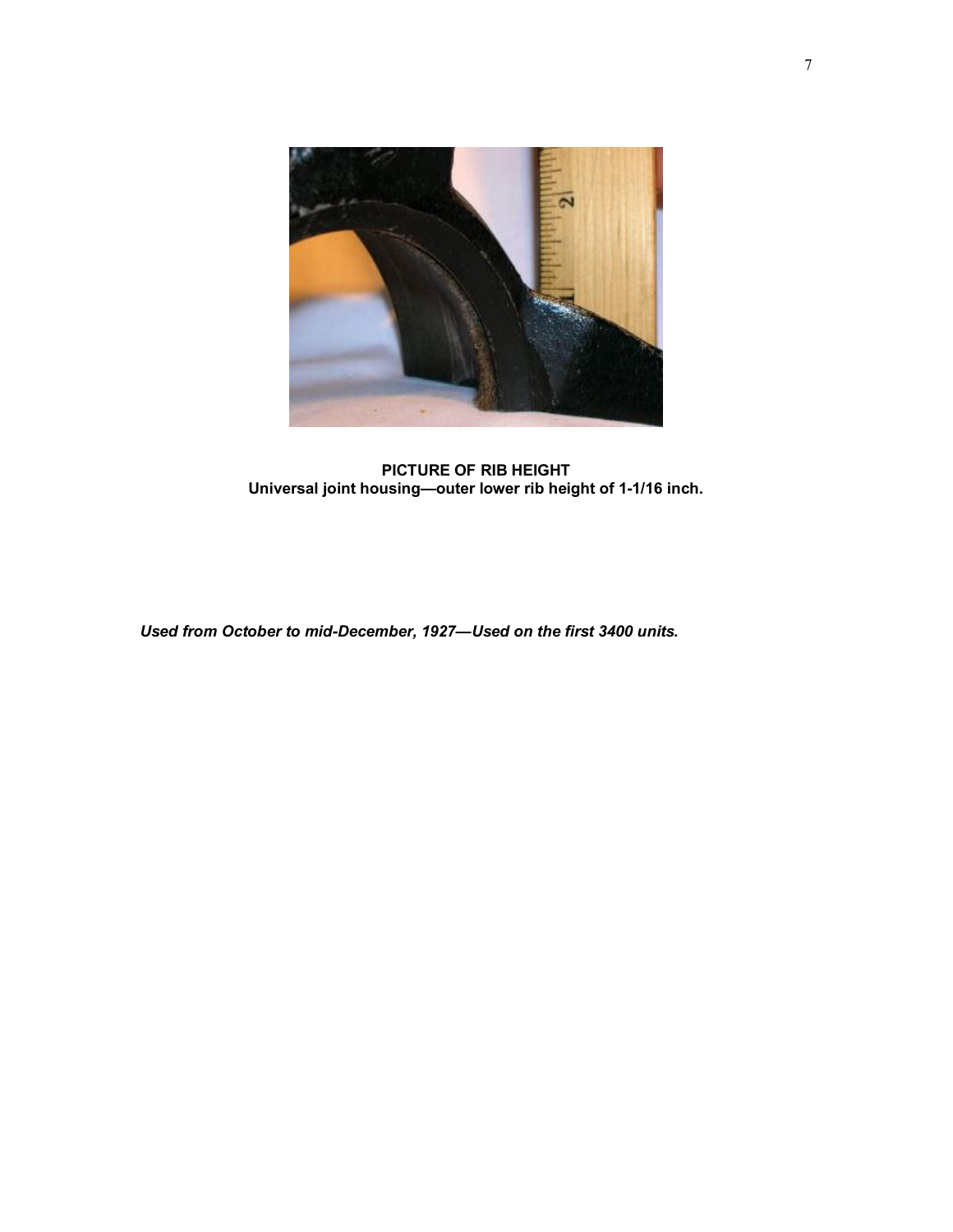Type 2: **Unequally** spaced holes; upper half has the revised welded on safety lug (as does Type 1 *variety 2*) as the "rib" was removed; the lower half has no indication of a safety lug boss as the "D" area was removed; arms; and used with "Service Brake Equalizer" brake system and Forged Design.

Part assembly number A-4520.



November 18, 1927, Release # 4931: Indicated that this assembly was a "New number, new drawing, adopted". At this time the assembly went from being **equally** spaced to **unequally** spaced holes (upper half only).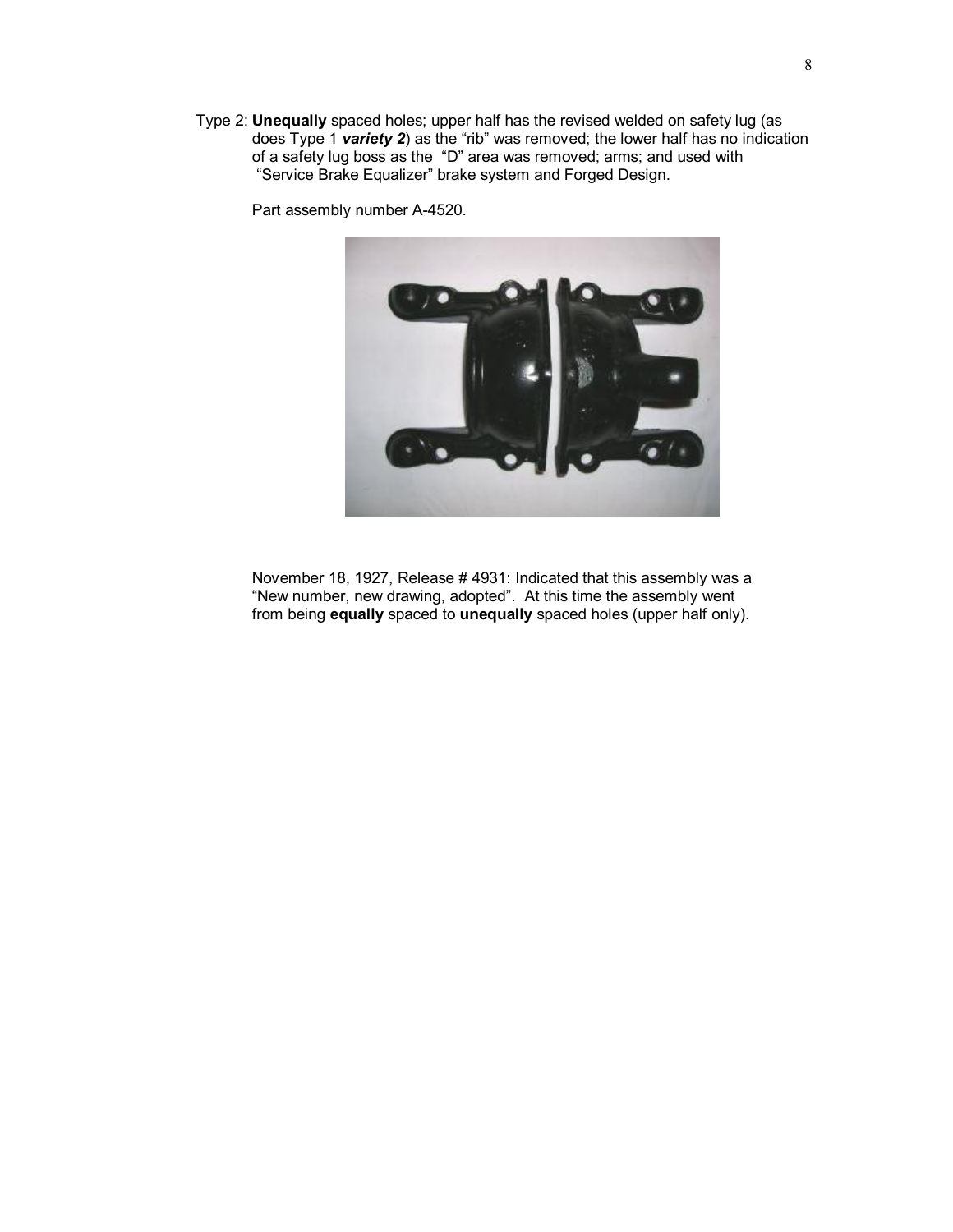December 19, 1927, Release # 5926: Indicated that the Universal joint housing cap—outer lower was to change the height of ribs on arms from 1-1/16 inch to ¾ inch.



## **PICTURE OF RIB HEIGHTS**

**This shows the difference of the height of the ribs from 1-1/16 inch (see Type 1 picture above) to ¾ inch on the arms of the Universal joint housing cap—lower parts. The upper halves started out within Type 2 assembly as being 15/16 inch in height but was reduced down to 13/16 inch in height on December 30, 1927.** 

December 22, 1927, Release # 6027: Indicated "Changed number required on A-20915 Bolt, A-21741 Nut, and A-22245 Lock Washer from 4 to 2". *Interesting case here. It is thought that this set-up was for the AA Truck. This assembly went from 4 to 2 holes for attachment when the chassis converted from the "Service Brake Equalizer" brake system to the "Solid Service Brake Cross Shaft" brake system in November, 1928.* 

February 13, 1928, Release # 7200: Indicated that the oil grooves in the arms of the lower half changed from 1/8 wide and 1/8 deep to 3/16 wide and 3/32 deep. **Note: Early oil grooves in the lower half (Type 2) may be ¼-1/8 inch.** 



**Comparing 1/8 inch and 3/16 inch wide grooves in Type 2 U-joint lower halves.**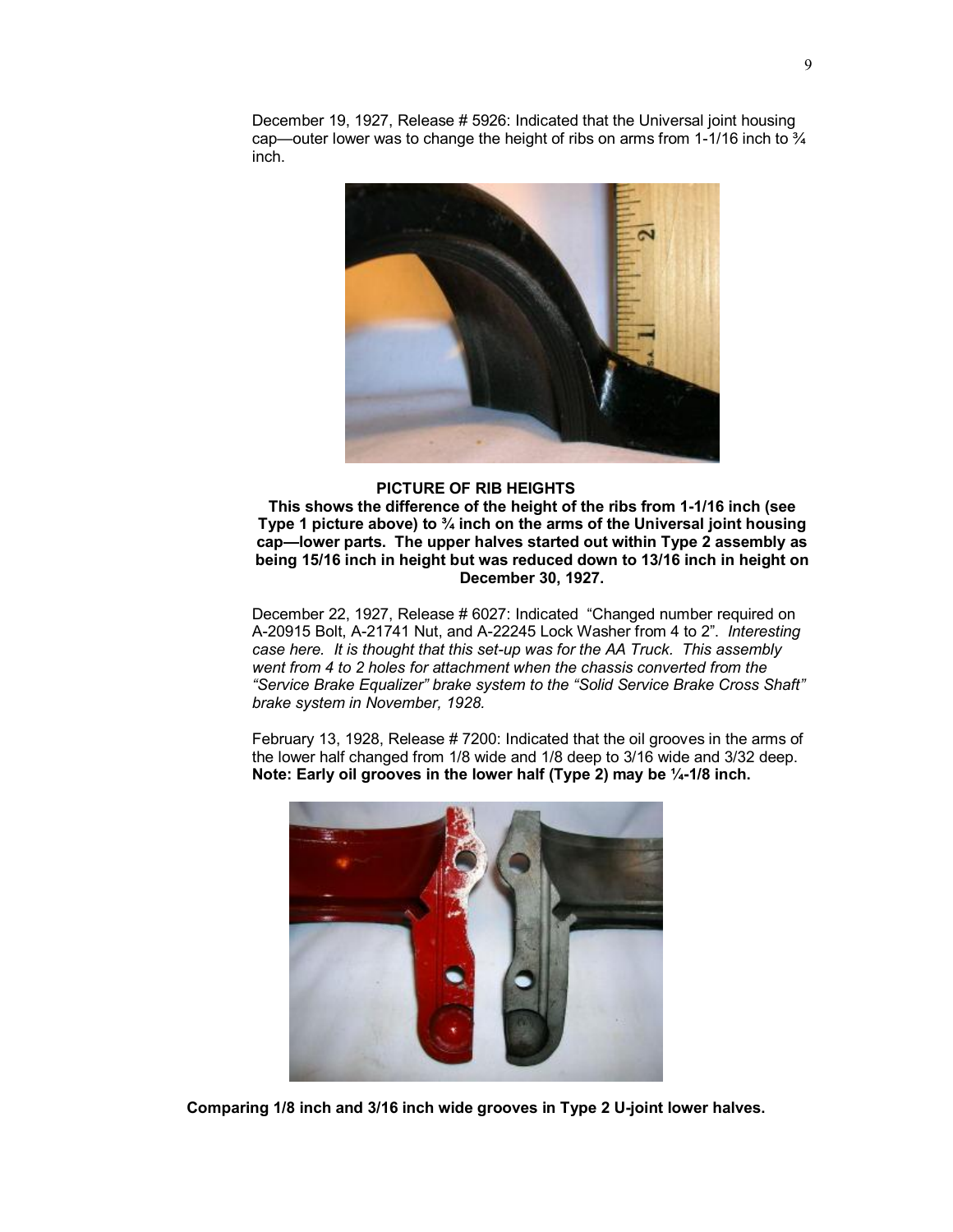

# **PICTURE OF OIL GROOVES**

**This shows the difference in size of the oil grooves in the lower half of the Universal joint housing cap—outer lower. Type 1 or the first generation caps, both variety 1 and variety 2, have ¼ inch wide grooves and Type 2 has 1/8 and/or 3/16 inch wide grooves.**

September 12, 1928, Release # 10155 (Supplement # 2): Added "AR" to symbol number indicating use for repairs. Added note, "Used with Service Brake Equalizer" brake system.

October 23, 1928, Release # 10735: The assembly became "Obsolete".

*Upper* part of assembly A-4520:

The *upper* part with the lug has on it the following known part numbers: A-4518 with "Ford" script, A-4518-AR, AA-4518, or no part number.

There is no significant difference among these parts.

*Lower* part of assembly A-4520:

The *lower* part without the lug has on it the following known part numbers: A-4514 with "Ford" script, or no part number.

**NOTE:** All part numbers should be "raised" due to being a forging.

*Used from mid-December, 1927 through mid-October, 1928 (when the service brake system changed from the "Service Brake Equalizer" brake system to the "Solid Service Brake Cross Shaft" brake system).*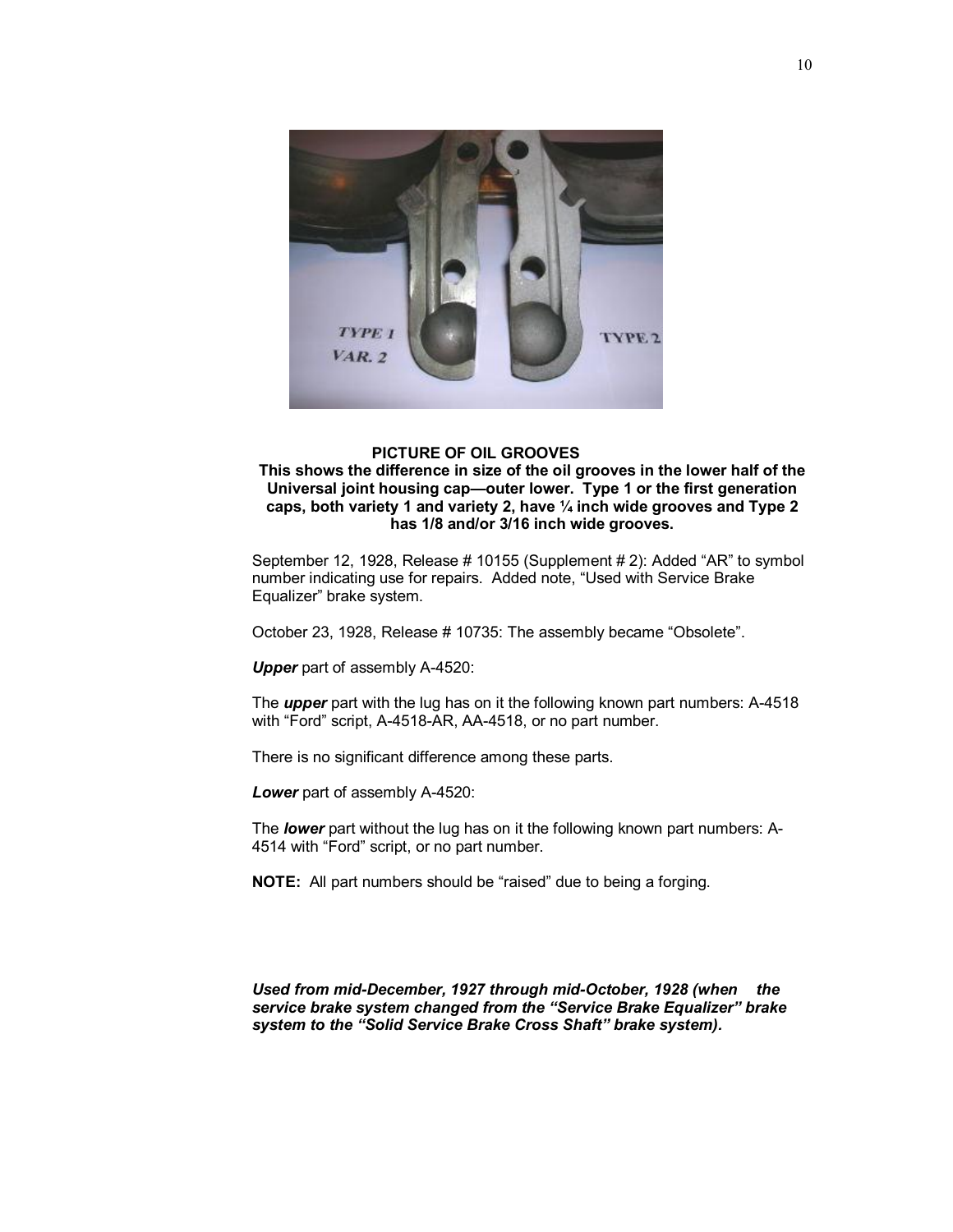Type 3: **Unequally** spaced holes, top lug, no arms, and used with the "Service Brake Cross Shaft" brake system.

Part assembly number A-4520-B:



September 10, 1928, Release # 10155 (Supplement #1): Indicated that this was a "New number and was adopted".

March 15-18, 1929, Release # 12326: Changed to confirm with details. **Note: Those "details" were that the upper half with lug was obsoleted and was replaced with A-4514-B2 which made the assembly equal spacing.** 

March 25, 1929, Release # 12326 (Supplement # 1): Added suffix "R" to symbol number and specified for repairs only. Specified 1 req. A-4517-B2R Universal Joint Housing Cap—Outer Upper (upper cap **without** safety lug and with **unequally** spaced bolt holes). Changed number required to 1 instead of 2, A-4514-B2, Universal Joint Housing Cap—Outer Lower. **NOTE:** This assembly must be held for repairs as Upper and Lower caps are machined in pairs and are not serviced individually.

The *upper* part with the lug has on it the following known part numbers: A-4518- B with "Ford" script (Forging Design), or A-4517-B2 (Malleable Iron Design). *There was mention of A-4517-B1, but not sure what the difference is between this part and A-4517-B2 unless A-4517-B1 was a Forging Design and with equally spaced holes (?).* 

There is no known significant difference in appearance among these parts except for being either a Forging or Malleable Iron Design. However…the "forgings" (Forging Design) have raised part numbers on the part and the "safety lug", A-4519, is welded onto the part. The "castings" (Malleable Iron Design) have stamped part numbers on the part and the "safety lug" was formed with the part (not welded on).

A-4518-B (upper) with "Ford" script (Forging Design):

September 10, 1928, Release # 10155 (Supplement #1): Indicated that it was a "New number and was adopted".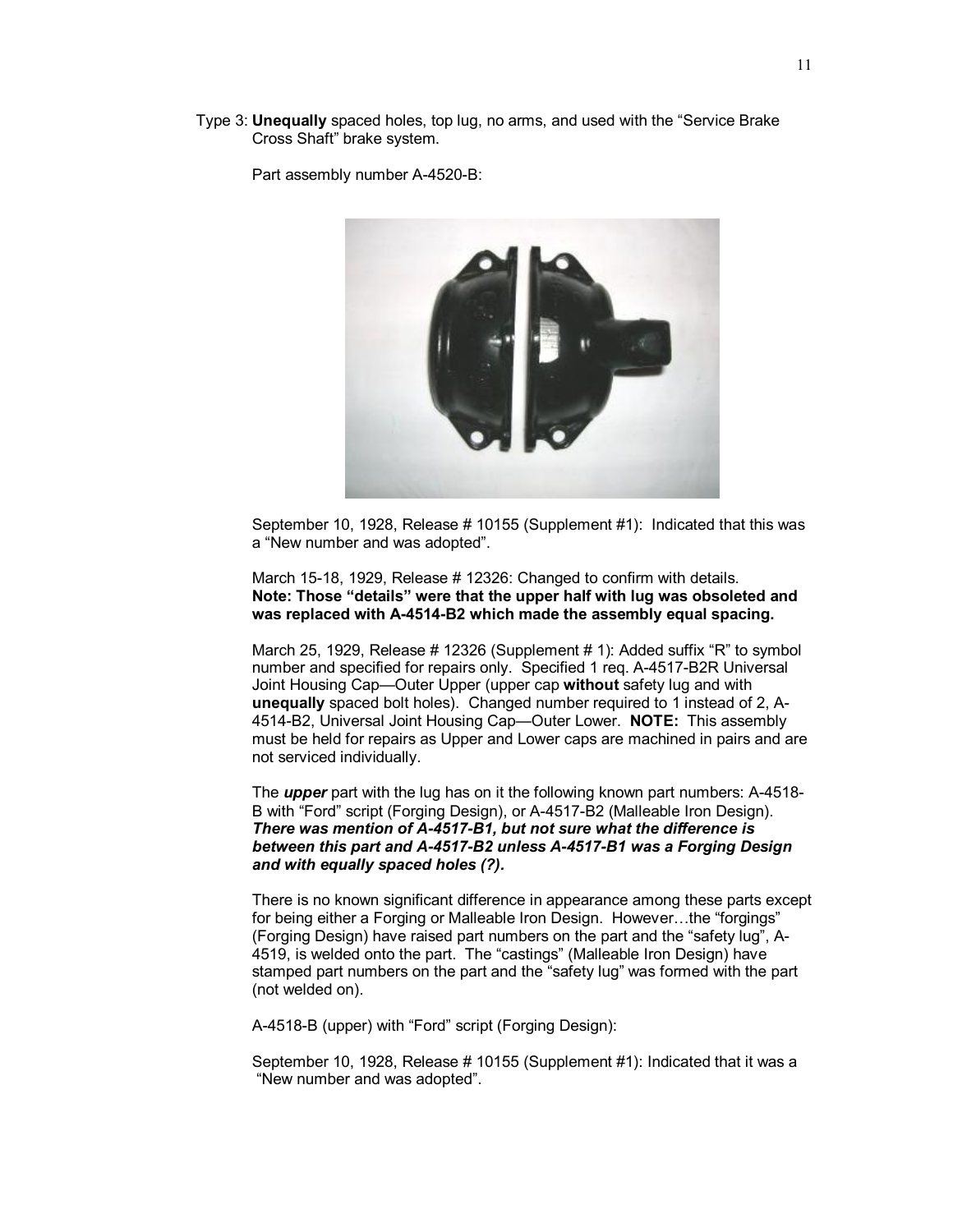September 19, 1928, Release # 10319: The thickness of the web between the bolt boss and the rear corner was changed thus making it the same thickness as the boss (See below). It also specified that the edge between the bolt boss and the rear corner be straight instead of curved. Was replaced byA-4517-B2.

March 15-18, 1929, Release # 12326: This part became obsolete and was replaced by A-4514-B2 (Malleable Iron Design) **without** the safety lug and with **equally** spaced bolt holes.

A-4517-B2 (upper) (Malleable Iron Design) (casting):

September 19, 1928, Release # 10319: Indicated that it was a "New number, new alternate design to replace the forging design (A-4518-B) for full production, adopted".

March 15-18, 1929, Release # 12326: An "R" was added to the symbol number (making it A-4517-B2R) and specified for repairs. The safety lug was removed at this time. It was replaced by A-4514-B2.

**NOTE:** Some upper caps may be found without the safety lug, A-4519, welded on the part as seen in the picture below.



The *lower* part without lug has on it the following known part numbers: A-4514-B with "Ford" script, A-4514-B1 or A-4514-B2.

There is no known significant difference in appearance among these parts except for being either a Forging or Malleable Iron Design. However...the "forgings" (Forging Design) have raised part numbers on the part and the "castings" (Malleable Iron Design) have stamped part numbers on the part.

A-4514-B with "Ford script (Forging Design):

September 10, 1928, Release # 10155 (Supplement # 1): Indicated that it was a "New number and was adopted".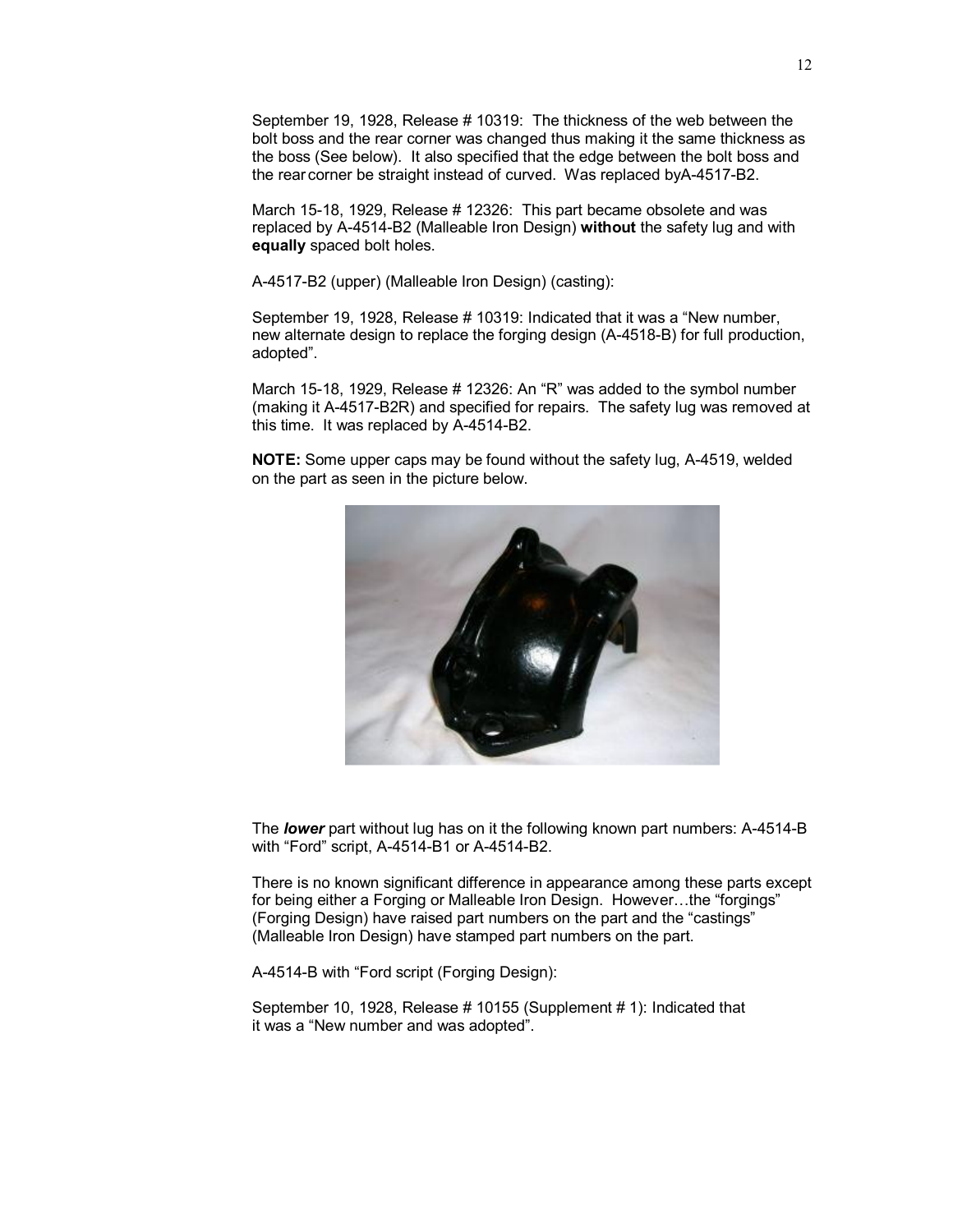September 19, 1928, Release # 10319: Changed suffix of symbol number from "B" to "B1" (now A-4514-B1) and added a note indicating the Forging Design. The thickness of the web between the bolt boss and the rear corner was changed thus making it the same thickness as the boss. It also specified that the edge between the bolt boss and the rear corner be straight instead of curved.



#### **PICTURE OF CORNERS This shows the difference in the rear corners of the Universal joint housing cap—outer lower. A-4514-B being curved and A-4514-B2 being straight.**

March 15-18, 1929, Release # 12326: This part, A-4514-B1, became "Obsolete" (and was replaced) by A-4514-B2 (Malleable Iron Design).

A-4514-B2 (Malleable Iron Design) (casting):

September 19, 1928, Release # 10319: Indicated that it was a "New number, new alternate design to replace the forging design (A-4514-B1) for full production, adopted".

March 15-18, 1929, Release # 12326: Removed "Lower" from title (is now known as Universal joint housing cap—outer) and specified 2 req. instead of 1 req. for "A" chassis and 4 req. instead of 3 req. for AA chassis. This part, A-4514-B2, replaces A-4517-B1 and A-4517-B2 (Upper Cap with Safety Lug) Forging and Malleable Iron Designs, also A-4514-B1 (Forging Design).

May 13, 1929, Release # 12932: Changed number required on AA chassis from 4 to 2.

*Used mid-October, 1928 to mid-March, 1929.*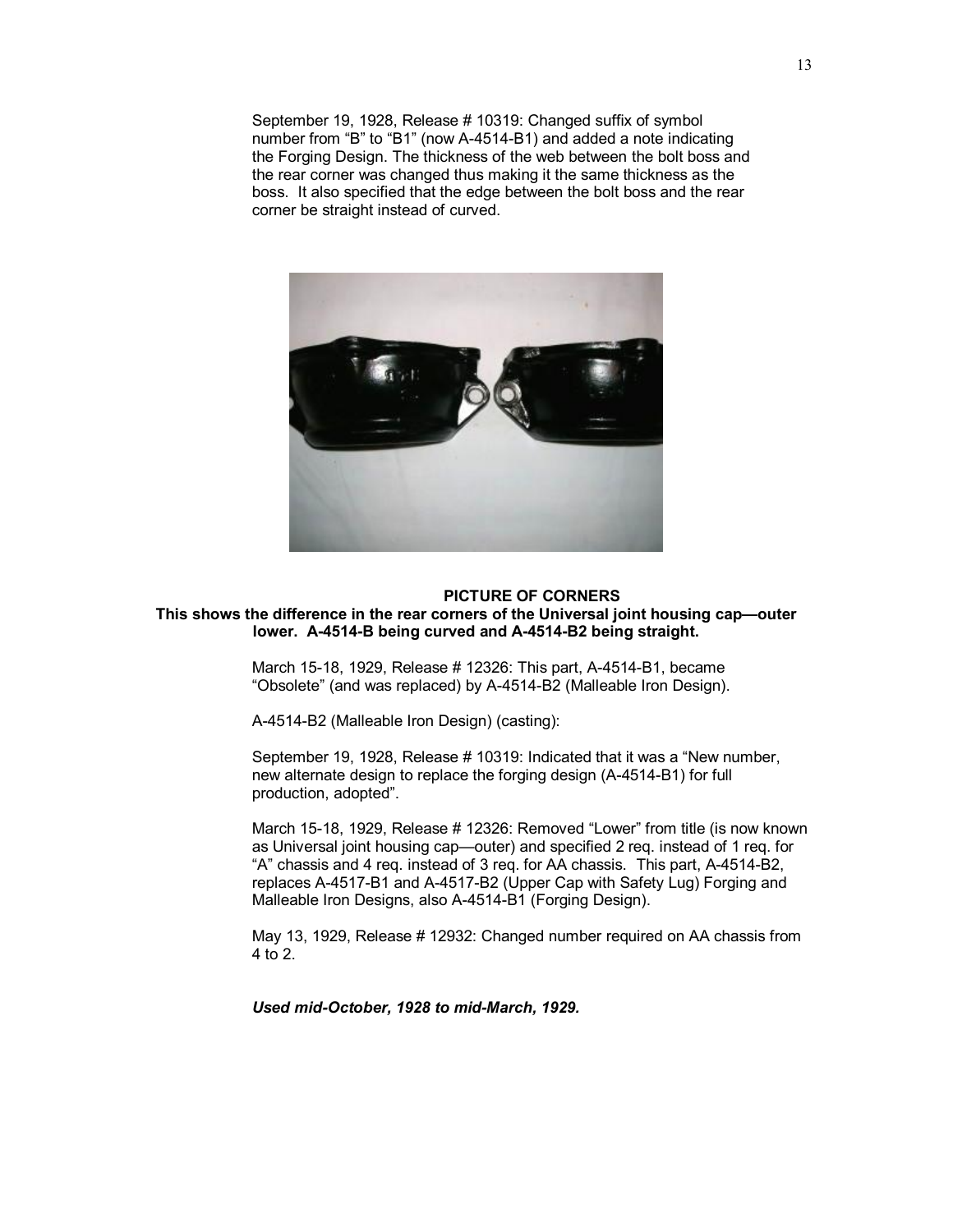Type 4: **Equally** spaced holes, no lug, no arms, used with the "Service Brake Cross Shaft" brake system and Malleable Iron Design (casting).



Part assembly number: A-4520-C

Both halves, *upper* and *lower*, are the same part number A-4514-B2.

*Used from mid-March, 1929 through production.*

**All types of the Universal Joint Housing Cap—Outer have the same flange thickness.** 

**All caps and or housings were sprayed with moderate gloss black enamel.**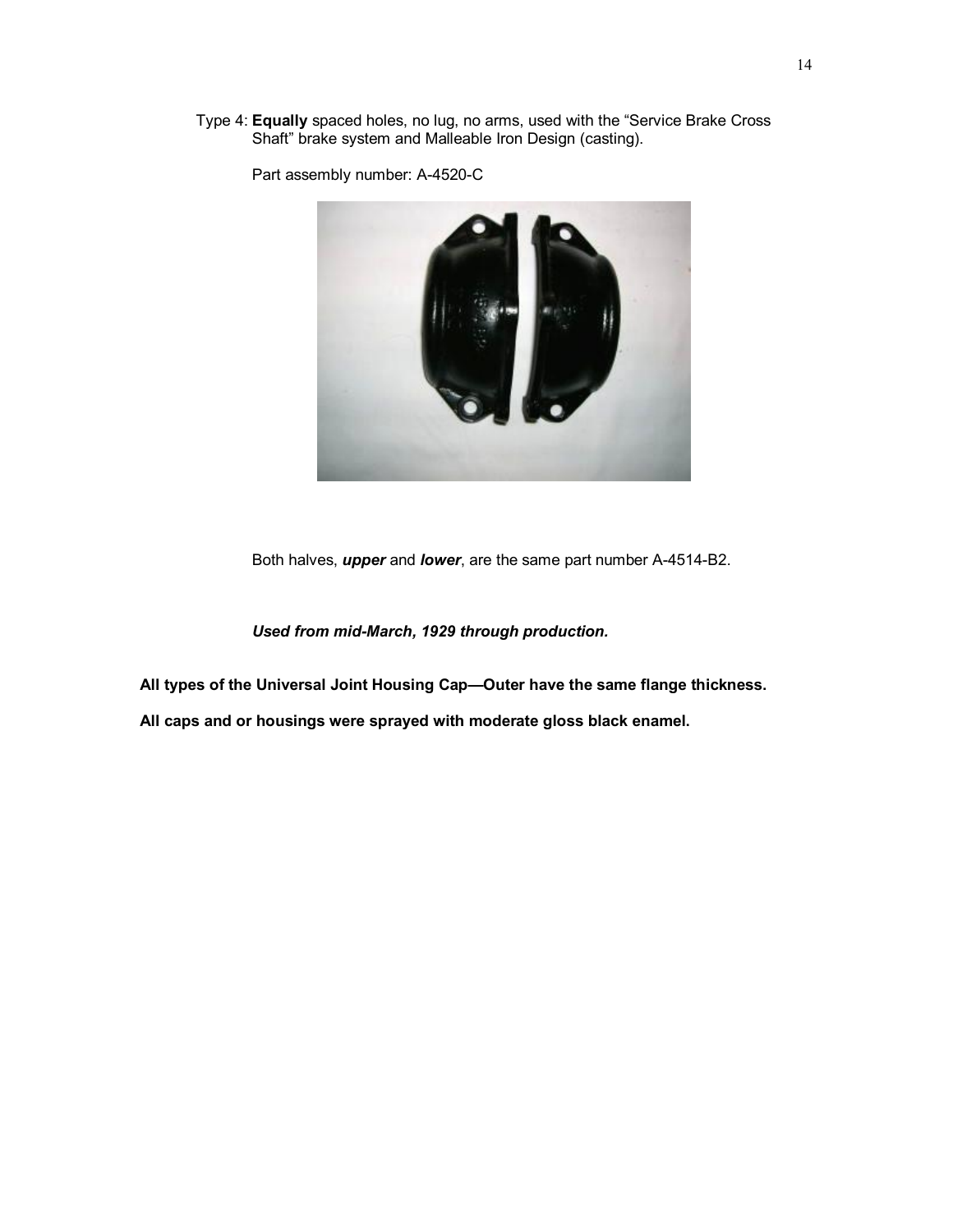# **A-7085: Transmission main shaft bearing retainer**

There are five (5) known types of A-7085 Transmission main shaft bearing retainers:

Style 1: **Equally** spaced holes, **thin** flanges, large center hole, and Forging Design.

Started as part number A-7085.



No part numbers seen on original examples.

This Transmission main shaft bearing retainer has **equally** spaced holes, thin flanges, large center hole, "Ford" script, raised "hump like" center area on all four sides of retainer (unlike later retainers where they are flat), grease zerk is on the middle right side of the retainer. This feature, or placement of grease zerk, can be seen in the pictures on page 223, Fig. 454, and page 236, Fig. 484 of the Ford Service Bulletins. For detailed view's of the inside of the backside of the retainer, see page's 225, Fig. 460 and page 234, Fig. 475 of the Ford Service Bulletins. It can be seen that the retainer contains 4 small and 4 large quarter like circles (unlike the later retainers where the inside has an almost round appearance) which cause the "hump like" effect on the outside of the retainer.

The "Ford" trademark was also included on this part which are stamped on the outside or the inside.

No part number seen on example.

November 10, 1927, Release # 4447: A-7085 became A-7085-A.

Was specified for use on the first 1000 cars only.

**NOTE: The December 19, 1927, Release # 5926, indicated a change from "1000" cars to "3400" cars. The 3400th engine was stamped on December 21, 1927. All finished engines included a transmission along with the Transmission main shaft bearing retainer, which was also equally spaced. After "3400" cars, it changed to Type 2.**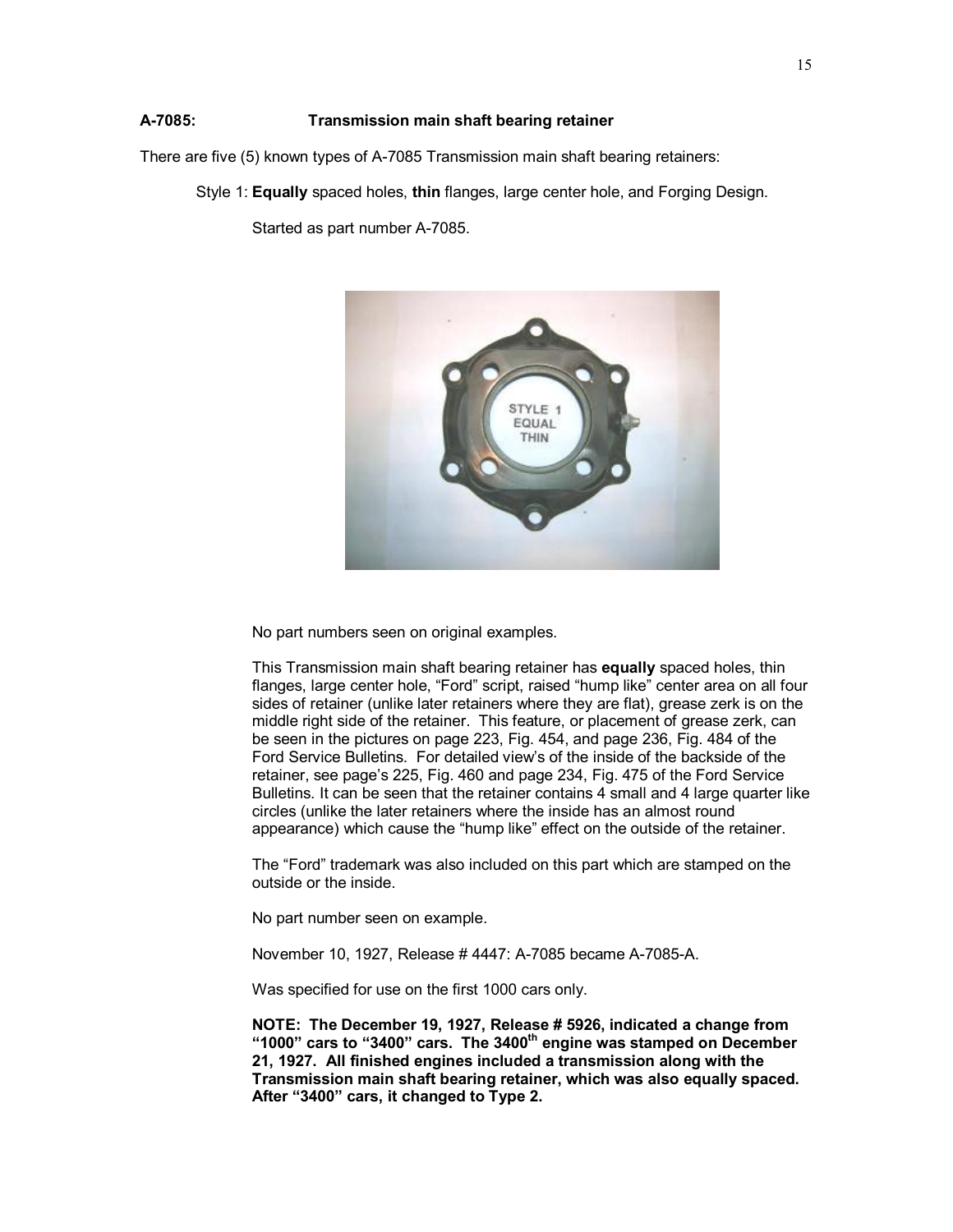**NOTE**: This part was redesigned and reinstated on March 15, 1929 under Release # 12326 to part numbers A-7085-A/A-7085-A1. At this time it went from a "Forging Design" to a "Malleable Iron Design", bolt holes returned to **equally** spaced but with "**thick**" flanges.

### *Used October to mid-December 1927.*

Type 2: **Unequally** spaced holes, **thin** flanges, large center hole, and Forging Design.

Known samples are unmarked with no part number for the most part.



Was also known as part number A-7085-B.

This Transmission main shaft bearing retainer has **unequally** spaced holes, thin flanges, large center hole, "Ford" script on the early ones, raised "hump like" center area on all four sides of retainer (unlike later retainers where they are flat), grease zerk is on the bottom as with later retainers. This was a clockwise rotation change of about 60 degrese from the right to the left. For detailed view's of the inside of the backside of the retainer, see page's 225, Fig. 460 and page 234, Fig. 475 of the Ford Service Bulletins. It can be seen that the retainer contains 4 small and 4 large quarter like circles (unlike the later retainers where the inside has an almost round appearance) which cause the "hump like" effect on the outside of the retainer.

November 10, 1927, Release # 4447: A-7085-B was released as a "new number, new design and adopted. It differed from the "A" design (A-7085- A) only in position of bolt holes".

Was to be used **after** the first 1000 cars.

**NOTE: The December 19, 1927, Release # 5926, indicated a change from "1000" cars to "3400" cars.**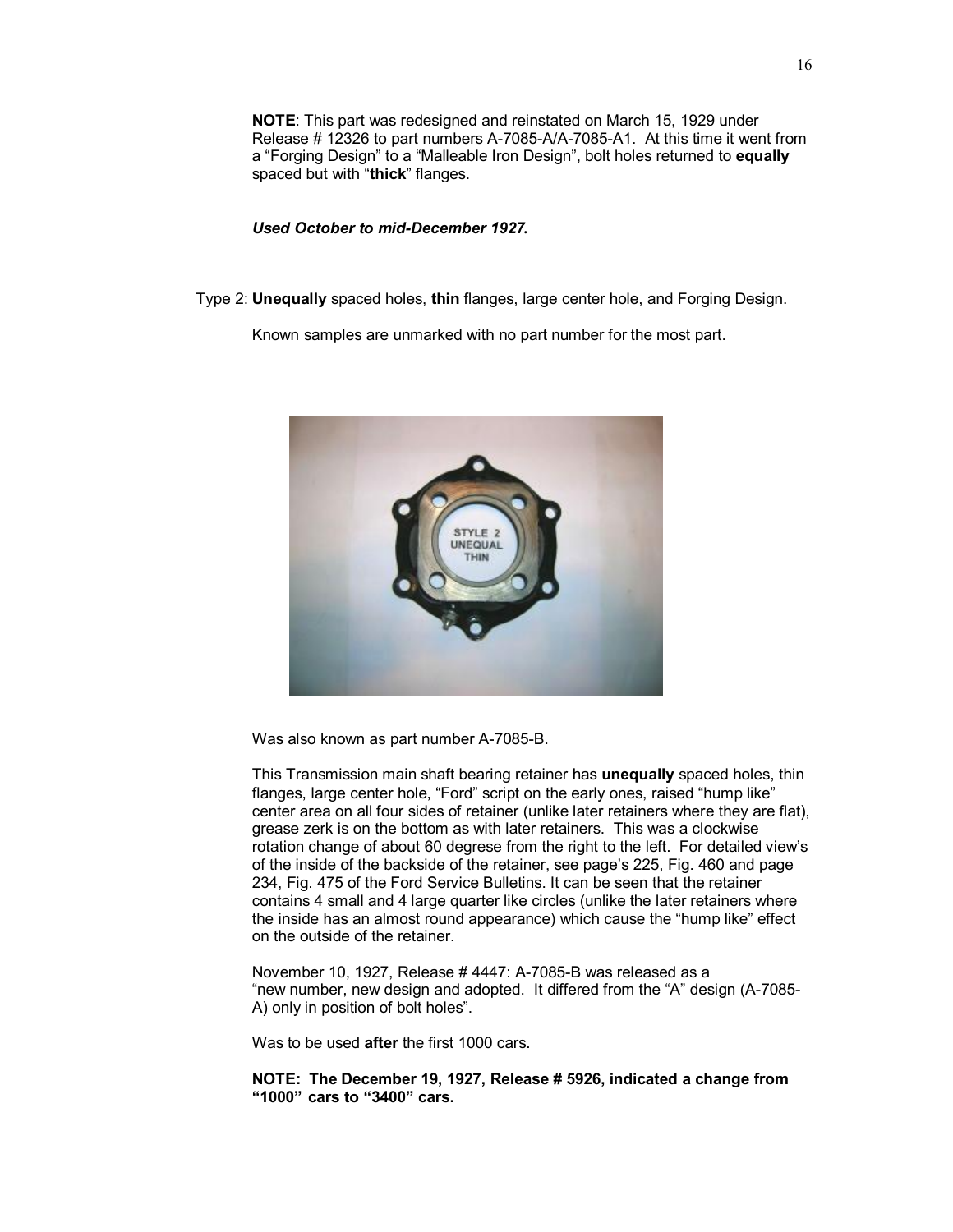March 28, 1928, Release # 7970: The "Ford" trademark was removed for the convenience in exporting.

April 27, 1928, Release # 8461: The radius at the top of the six lugs changed shape and were reduced from 3/8 to 5/16.

October 9, 1928, Release # 10529: A-7085-B became "Obsolete".

*Used from mid-December, 1927 through mid-October, 1928.* 

## **THIN FLANGED VS. THICK FLANGED TRANSMISSION MAIN SHAFT BEARING RETAINERS**

**For some unknown reason, Ford changed the thickness of the six bolt hole flanges on the Transmission main shaft bearing retainers. At the start of production, the flanges were about ¼ inch in thickness. By October, 1928, Ford went to thicker flanges which made them about 5/16 inch thick. An increase of 1/16 inch in thickness. This also changed the bolt lengths which were used to connect the Universal joint housing caps—inner and outer by 1/16th of an inch as seen in the data above.** 

**One thought for the change in thickness was the change from forged designed parts to the malleable iron designed parts. The malleable iron designed parts were made cheaper and were not as strong as the forged parts thus the thicker flanges for that extra strength.** 

**The Universal joint housing caps—inner and outer flanges, remained the same thickness throughout production.** 



**PICTURE OF THIN AND THICK FLANGES This shows the difference between the thin and thick flanges of the Transmission main shaft bearing retainer.**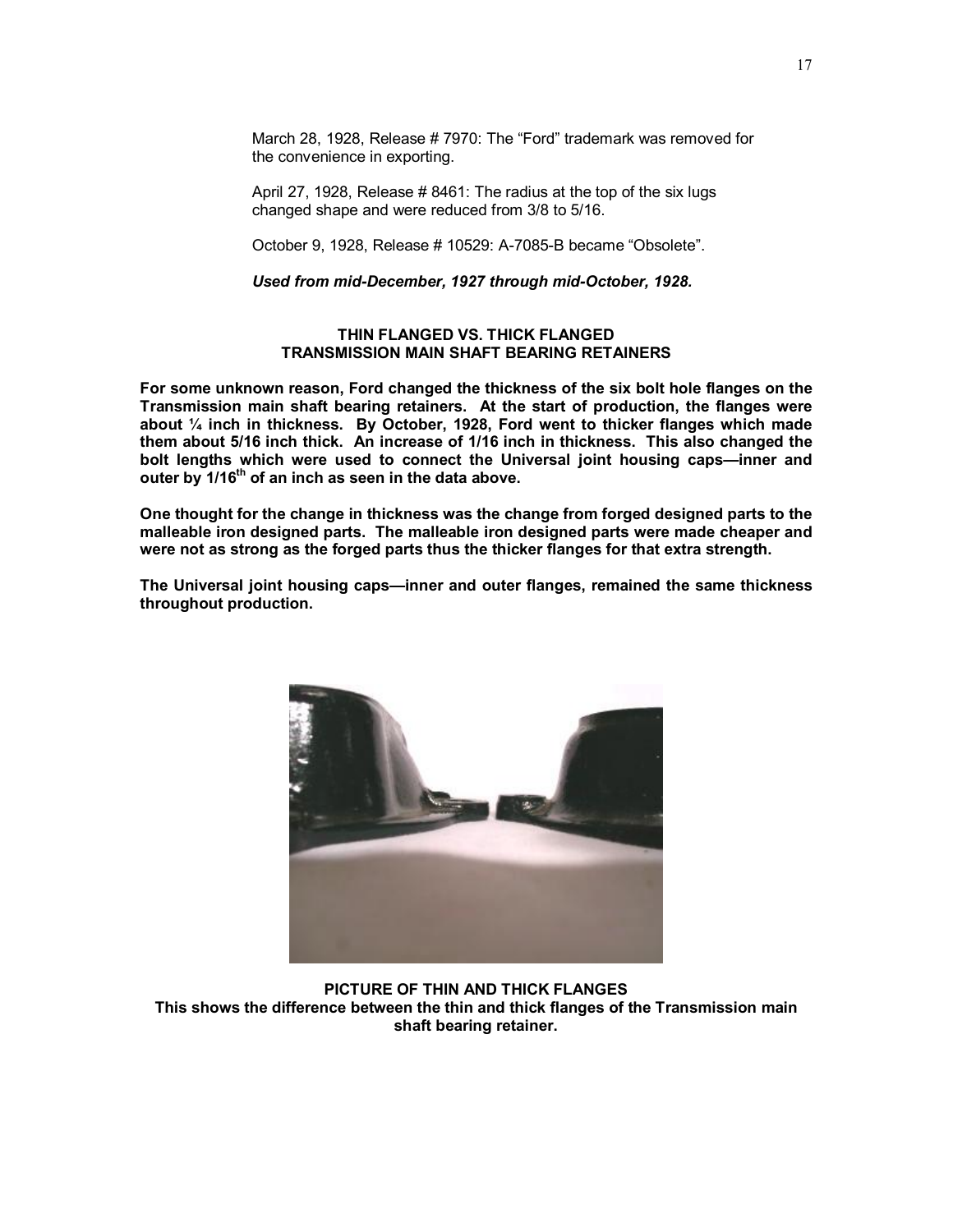Type 3: **Unequally** spaced holes, **thick** flanges, large center hole, and Forging Design.

Has A-7085-C on inside of part.



The "hump like" effect, which was evident on the outside of Type 1 and 2 above, was eliminated (on known examples) thus leaving the outside of the retainer flat and the inside of the retainer with a round appearance which continued through production.

October 9, 1928, Release # 10529: A-7085-C was released as a "new number and was adopted" and replaced A-7085-B.

March 15-18, 1929, Release # 12326: A-7085-C became "Obsolete".

*Used mid-October, 1928 to mid-March, 1929.*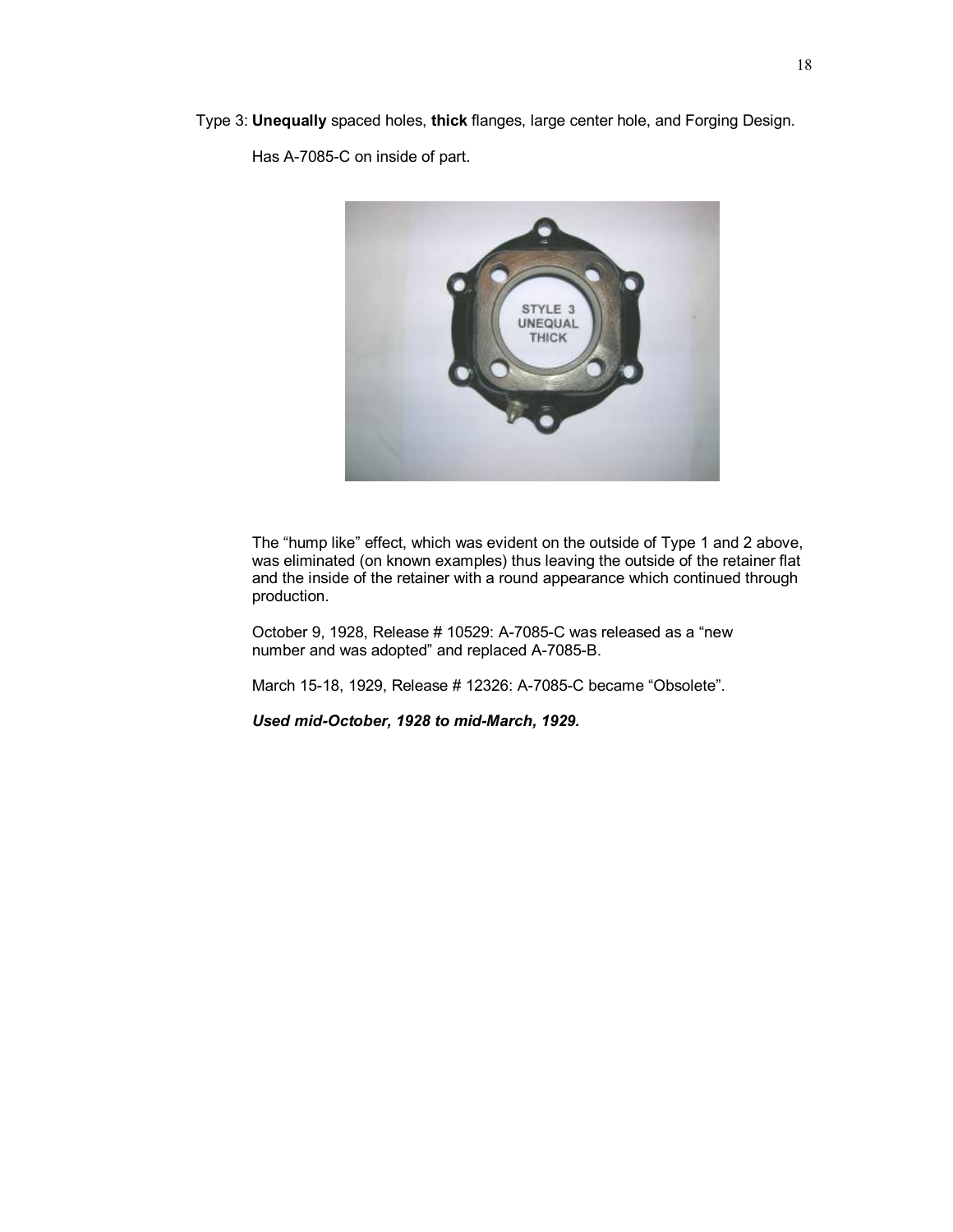Type 4: **Equally** spaced holes, **thick** flanges, large center hole, and Malleable Iron Design (casting).

Has A-7085-A on inside of part.



Some have been found with the part number of A-7085-A1 on them.

March 15-18, 1929, Release # 12326: A-7085-C, was redesigned and reinstated or replaced by A-7085-A/A-7085-A1 which was identical to A-7085-C except with **equally** spaced bolt holes. By being redesigned it meant that the part went from a "Forging" to a "Malleable Iron Design" (casting). By being reinstated it meant that the part went from **unequally** spaced holes back to **equally** spaced holes AND that the part number, A-7085-A, carried forward as with the first generation Transmission Main Shaft Bearing Retainer. The only difference is the thicker flanges and being of the Malleable Iron Design (casting).

*Used from mid-March, 1929 through late June, 1929.*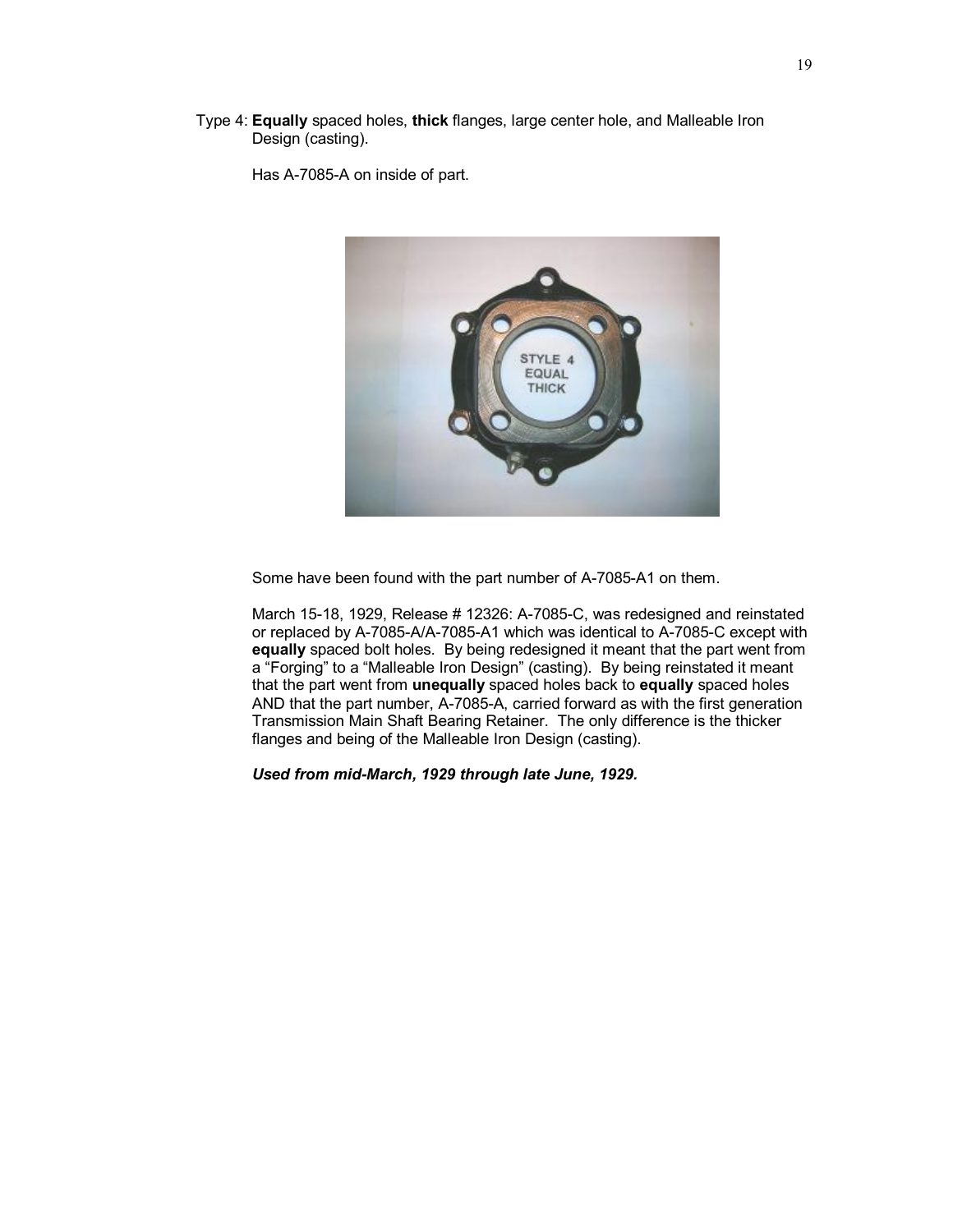Type 5: **Equally** spaced holes, **thick** flanges, small center hole, and Malleable Iron Design (casting).

Has A-7085-A1 on inside of part.



June 22, 1929, Release # 13297: A-7085-A1, had a flange added at the center which changed the diameter of the bearing retainer hole from 2-1/2 to 1-27/32.

*Used from late June, 1929 through production.* 

**This is the only known part of this assembly where the flanges increased in thickness of 1/16 inch thus requiring a bolt length change from A-20931 to A-20953. The thin flanges were about ¼ inch in thickness where the later thicker flange was about 5/16 inch thick.** 

**All retainers were painted Ford Engine Green.** 

**Grease zerk was unfinished or cadmium plated.**